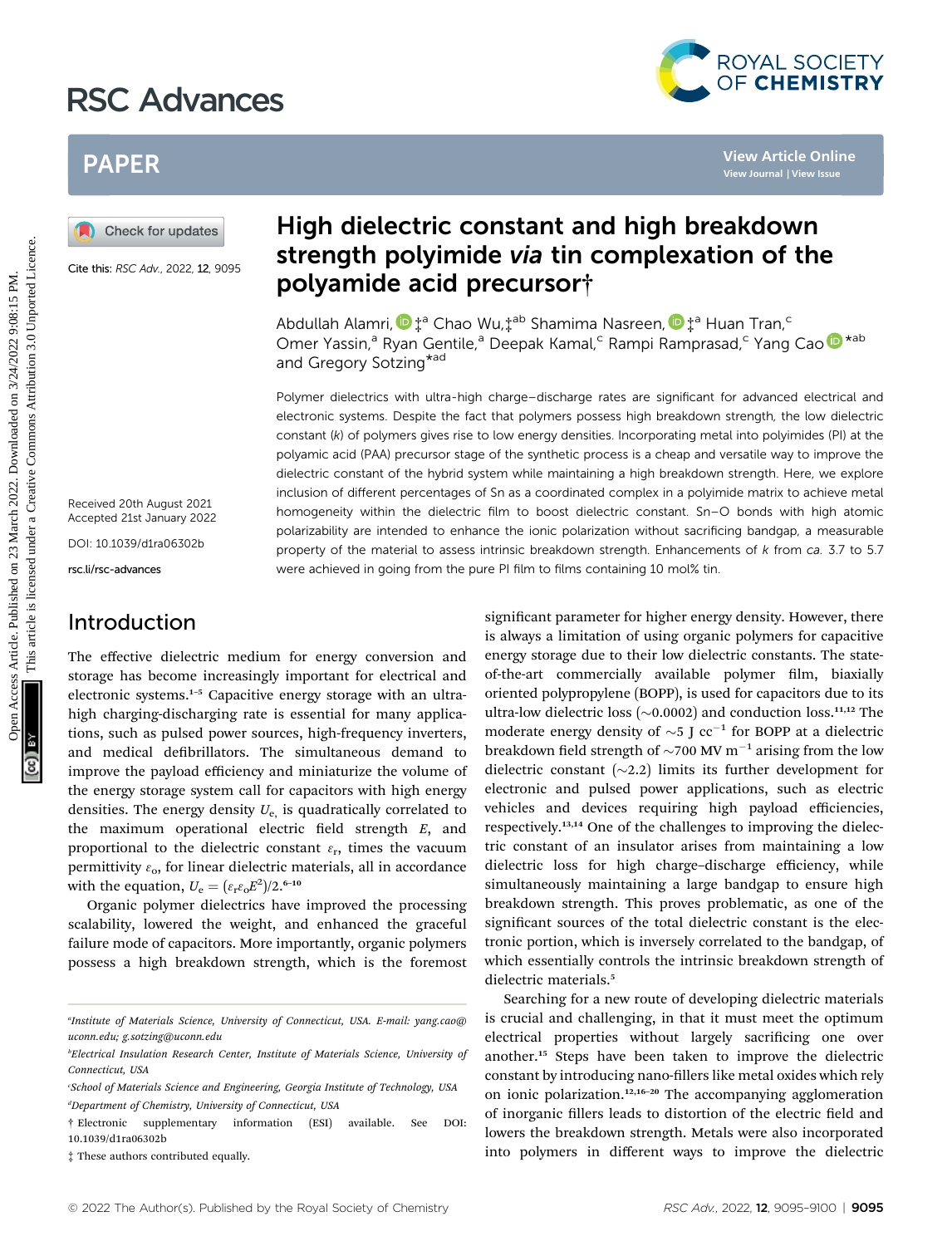constant for stronger polarizability, in the form of Sn, Cd, or Zn containing polyesters.15,21,22 An effective way to uniformly disperse metals and eliminate the incompatibility of metalpolymer interfaces was to chemically bond the metal into the network of polymer chains. Polymers containing metal atoms in the backbone have been newly developed as dielectric materials.<sup>5,15,21,22</sup> After thorough structural and electrical experimentation and design, it has been found that the newly developed organometallic tin polyester systems exhibit high dielectric constants (6.1–6.8) and have excellent agreement with their computational predictions.15,21,22 However, similar to BOPP, the thermal stability of Sn-polyesters still needs to be further improved as the ultra-fast charging-discharging process can produce a large amount of heat and increase the temperature of the energy storage device. $21,23$ 

PI's are historically well-known for their high temperature resistance, chemical stability, and excellent mechanical and electrical performances.<sup>24-26</sup> They also have shown excellent film formation ability with moderate dielectric constants, typically around 3. Here, we explored a new route of incorporating Sn into the organic polymers with the goals of improving the dielectric constant, breakdown strength, and energy density of the organometallic system via chemically bonding Sn into the PI backbone. Our strategy was to utilize the Sn–O bond to enhance the ionic polarization. It can also improve the film morphology by disrupting the polymer chain packing. Systematic characterizations were then performed to reveal the role of Sn in polarization, electrical breakdown, and film processing of the polyimide-metal polyester hybrid systems. We synthesized the PAA's first and then produced coordination complexes to crosslink the PAA's with different percentages of Sn metal inclusion forming the resultant PAA Sn-polyesters. The remaining PAA functional groups without coordinated Sn were imidized, and all were film cast to produce the PI/PAA Sn polyester blend systems. Scheme 1 below illustrates the synthetic route and reaction conditions. Different mole % ratios (1%, 3%, 5%, 10%, 15%, and 50%) of dimethyltin dichloride (DMT) based on the moles of PAA were used to form different RSC Advances<br>
constant for storege polarizability, in the form of Sn, Ca, or Ziver are now in summany (Sn metal, Sn etchic, Sn etchic. Photo, Sn etchic. The polyner content<br>
constant are one of the form of the metal is on

amounts of Sn metal coordinated PAA complex. The polymers are named (Sn1-PAA, Sn3-PAA, Sn5-PAA, Sn10-PAA, Sn15-PAA, and Sn50-PAA, respectively, where numbers indicate the mol% ratios of DMT with respect to PAA.

### Results and discussion

### Structural characterization

The structure of PAA and PAA coordinating Sn metal was characterized by Fourier transform infrared spectroscopy (FTIR). Fig. 1 shows the FTIR spectra of PAA coordinating different percentages of Sn metal. The imide  $(-C=O)$  bands at 1770  $cm^{-1}$  (asymmetric) and 1708  $cm^{-1}$  (symmetric) are decreased, while the amide  $(-C=O)$  band at  $\sim$ 1630 cm<sup>-1</sup> is increased and broadened with the increased amounts of Sn.<sup>27</sup> At the same time the  $\sim$ 1390 cm<sup>-1</sup> peak for the C-N stretch band is decreased by the addition of Sn. Typical absorption bands for aromatic imides can be observed at 1390, 1710, and 1770  $cm^{-1}$ in all spectra, respectively, shown with their decreasing transmittance by the addition of increasing Sn inclusion. The gradual decrease of these characteristic imide band peaks inversely correlates with an increase in the Sn concentration of the polymer samples, indicating the lowering presence of the imide linkage and increasing presence of the amide moiety of the newly formed Sn PAA esters.

#### Theoretical aspects of model compound

Density Functional Theory (DFT) is a powerful tool to study a wide range of material properties beginning at the atomic level. Among the indicators of the formation of possible Sn coordination complex structures, thermodynamic stability is perhaps one of the properties that can be reliably accessed using this computational method. In this work, we used the Vienna ab initio Software Package (VASP)<sup>28</sup> for our DFT calculations. We found four possible Sn coordination complex structures, shown in Fig. 1S.† Among them, structure C is thermodynamically most stable, which is at about 0.31 eV below



Scheme 1 Synthetic route of Sn-PAA complex, showing cross-linked DMT polyimide motifs.



Fig. 1 Overlay of the same set of FTIR spectra segmenting different important frequency regions.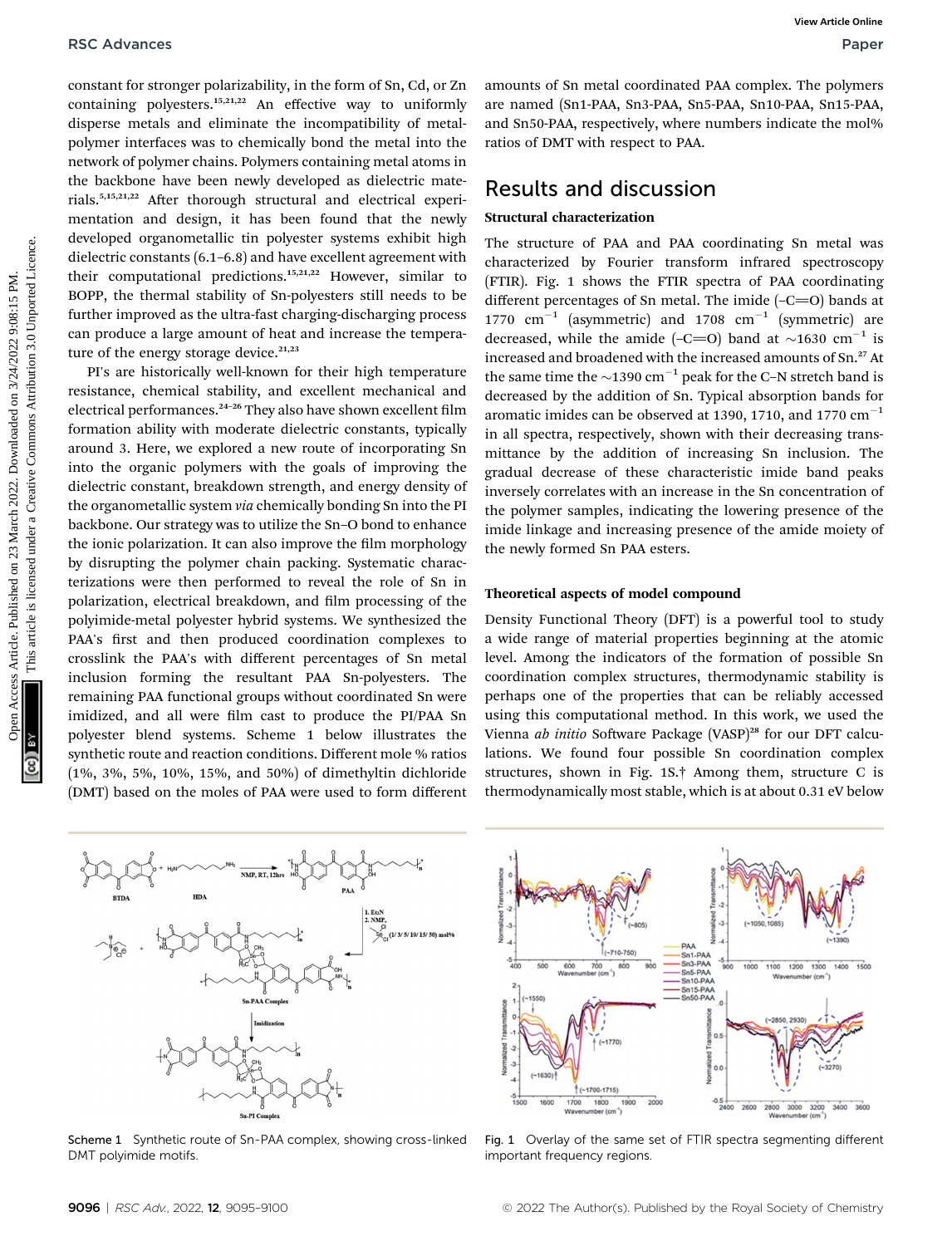and C.

#### Morphological features

The samples were investigated for their morphological features by SEM shown in Fig. 2S in the ESI.† Elemental mapping of different films showed the homogeneous distribution of Sn throughout the matrix. The green dots represent the oxygen distribution, whereas the red dots represent the Sn. The ratio of red dots representing the oxygen increases with increasing amounts of Sn content; on the contrary, there were no significant changes in the distribution of the red dots. The reason is that the amount of oxygen in the matrix was the same whether it forms the complex with Sn or not. No microphase separation is observed in any of the compositions, indicating the nano-level homogeneous distribution of the DMT particles.

Whether the Sn forms any oxide as dimethyl tin oxide (DMTO) inside the polymer or remains as a complex can be demonstrated in comparison with the actual mixture of DMTO and PAA. Physical mixtures of PAA and commercial DMTO were prepared with different proportions, namely M1, M3, M5, M15, and M50, where numbers indicate the percentage weight ratios of DMTO with respect to PAA. The XRD spectra are shown in Fig. 3S,† which suggest that the mixtures and Sn coordinating polymers had different structural and morphological features. All polymer films with Sn coordination complexes exhibited amorphous characteristics, even upon the addition of a 1 : 1 weight ratio (Sn50-PAA) of Sn to PAA. There is a change in the amorphous peak going from solely PAA to Sn50-PAA. The broad amorphous peaks of the polymer samples shifted to lower angles gradually by the addition of Sn. This peak can be related to the presence of Sn.<sup>29</sup> By the addition of DMTO, the PAA films (M series) gradually changed to crystalline which is indicated by the sharp characteristic peaks seen by XRD. A 1 : 1 ratio of DMTO to PAA (M50) closely resembles the pure DMTO, which indicates that the amorphous nature of the PAA film is completely suppressed by the addition of DMTO and becomes more crystalline. This is opposite to what we observed in the polymer films with Sn coordination complexes present. Therefore, we have found the internal structure of the films cast as polymer vs. mixture to be different from one another.

#### Thermal characterization

Thermal stability for all polymer samples was characterized by Thermal Gravimetric Analysis (TGA) under nitrogen atmosphere. The TGA curves for all samples are shown in Fig. 4S.† The 20% weight loss temperature  $(T_{d20\%})$  is around 440 °C for PAA and drops as a function of increasing metal content. The lowest degradation temperature at 20% weight loss was found for the system with 1 : 1 ratios of Sn to PAA, for which we assumed all the Sn coordinated with the COO- groups. DSC thermograms of the samples were shown in Fig. 5S,† where it can be found that the incorporation of Sn increases the  $T_{\rm g}$  of the samples. Up to a threshold concentration (10%), the Sn is acting as a PI chain disrupter by making coordination organometallic complexes within the linked sites and causing the distribution of the Sn to be more homogenous. On the other hand, the increased metallic entity in the polymer bulk increases the crystallinity of the polymer by forming a three-dimensional network within the system. The 1 : 1 ratio of Sn to PAA where the content of Sn is 50% with respect to PAA to fully coordinate with PAA showed no  $T_{\rm g}$  values up to 200 °C. In this system all Sn is coordinated with the PAA, making it more crystalline and brittle in nature rather than being capable of existing as a freestanding film. Table 1S (ESI)<sup>†</sup> shows the  $T_g$  values and the  $T_{d20\%}$ values for PAA and PAA with different amounts of Sn metal incorporation.

#### Dielectric constants

Dielectric constants and dissipation factors have been investigated through frequency domain spectroscopy at room temperature from 20 Hz to 1 MHz. As dielectric constants had no significant change in the frequency range investigated, we chose the dielectric constants at 1 kHz as a typical value to concisely show the variation trend of dielectric constants with the Sn amount varying. Dielectric constants at 1 kHz as a function of the amount of Sn are illustrated in Fig. 2. The error bars denote the standard deviation of dielectric constants measured on different samples. A slight decrease was found from PAA without Sn to PAA with 1% Sn. Although the stronger polarizability of Sn is beneficial to increase the dielectric constant, the effect of crosslinking possibly dominated when the mol% of Sn increased from 0 to 1%. The increased crosslinking density can also restrict the movement of polymer chains, contributing to a lower dielectric constant. Further increasing the mole percentage of Sn to 5% significantly increased the dielectric constants from 3.4  $\pm$  0.1 to 5.3  $\pm$  0.3, indicating that the enhanced ionic polarization originating from the incorporation of Sn governed the change in dielectric constants. Subsequently, the dielectric constant continued to Paper<br>
Une act arrangement, i.e., structure B. Des to their proximity, i.e. samples. Up to ather download concernent in the matter data for the matter data for the matter data for the matter data for the matter data for t



Fig. 2 Plot of dielectric constants measured at RT and 1 kHz with different mol% of Sn metal inside the polymer.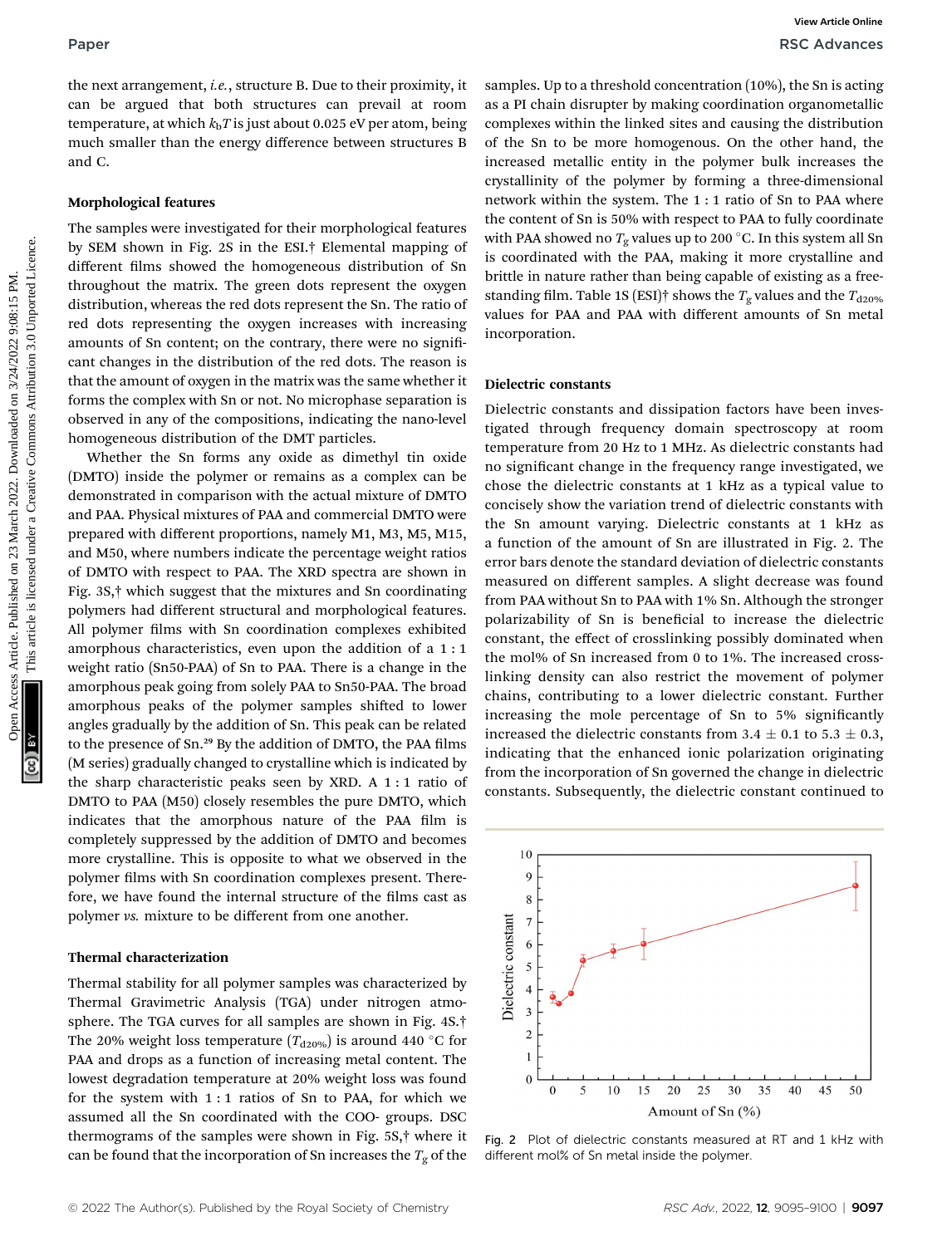gradually increase with increasing Sn content. The uniform distribution of Sn via chemically bonding it in the polymer structure significantly improved the dielectric constants, while maintaining a low polarization loss. The dissipation factors representing the dielectric loss are shown in Fig. 3. The decrease of the dissipation factor with the Sn amount from 3% to 10% is probably due to the crosslinking effect of Sn. The increased crosslinking density restricted the polymer chain movement and thus decreased the dielectric loss (dissipation factor). Further increasing of the Sn amount made the film brittle, contributing to the subsequent increase of the dissipation factor.

#### DC breakdown strength

DC breakdown strength tests were carried out on samples for each Sn-PAA system to determine the DC engineering breakdown field of all polymers. Measurements were carried out in a ball-to-plane electrode setup in silicone oil. DC breakdown voltage largely depends on the film quality, such as surface roughness, chemical defects, and physical impurities.<sup>30,31</sup> Therefore, a large distribution of data points was taken using a Weibull statistical analysis to check their failure probability to assess the effect of extrinsic factors like dust, residual solvent, small molecules, and crystallization, which are responsible for lower probability breakdown, as shown in Fig. 4. A Weibull characteristic breakdown field for a given sample was determined within acceptable limits as 63.2% breakdown probability for all the polymer samples. The Weibull characteristic breakdown strength as a function of the Sn amount is illustrated in Fig. 5. The breakdown strength of PAA with 1% Sn is signicantly higher than that of pure PAA. The Sn atoms acting as crosslinking points can increase the degree of polymer crosslinking, giving rise to higher breakdown strength. With Sn increasing from 1% to 10%, polymers showed breakdown strengths above 400 MV  $\mathrm{m}^{-1},$ and no drastic change in the breakdown field was found. Interesting features have been observed that there exists **PSC Advances**<br>
Supplies are viewed on 24 march 2022. The minimum of the main of the system of the distinction between the distinction between  $\frac{1}{2}$  main of the system of the distinction between  $\frac{1}{2}$  the probably





a threshold limit of 10% Sn for the breakdown strength, after which the breakdown field decreases significantly, as illustrated in Fig. 5. 15% Sn containing polymers showed a breakdown field of  $\sim$ 354 MV m<sup>-1</sup>, which is close to that of the PAA. The lowest breakdown strength was observed for the 50% Sn containing polymers. Probably because such a high amount of Sn made the film brittle, leading to the lowered breakdown strength.

The band gap between the valence band and conduction band intrinsically affects the breakdown strength of dielectric materials.<sup>32,33</sup> The pure PAA film showed the lowest band gap energy. Band gap energy jumped significantly by  ${\sim}0.35$  eV with the addition of 1% Sn. Up to 5% addition of Sn did not show any drastic difference in the band gap energy. Also, 10% and 15% Sn containing systems were found to have similar, and the highest overall band gap energies, respectively. The highest band gap energy measured was for the Sn10-PAA system, which inevitably had the lowest  $\lambda_{\text{onset}}$  value in nm. These results are all displayed in Table 1 below. It is relevant to note that this trend nearly



Fig. 3 Dissipation factor with different mol% of Sn inside the polymer measured at RT and 1 kHz.



Fig. 5 Breakdown strengths with different mol% of Sn inside the polymer.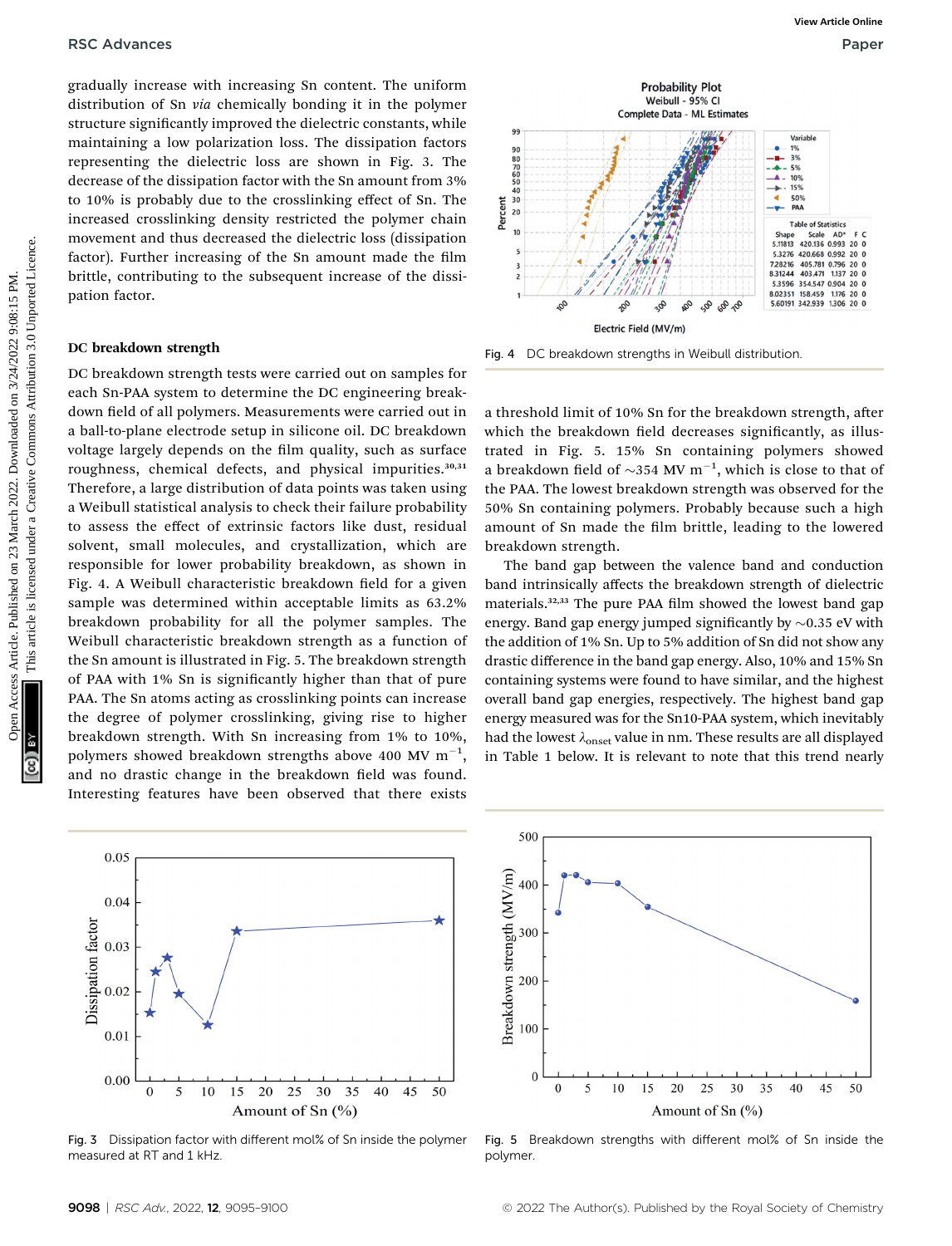| Table 1          | Experimental band gap data for the Sn-PAA system along with PAA |                      |           |           |            |            |          |
|------------------|-----------------------------------------------------------------|----------------------|-----------|-----------|------------|------------|----------|
|                  | PAA                                                             | Sn <sub>1</sub> -PAA | $Sn3-PAA$ | $Sn5-PAA$ | $Sn10-PAA$ | $Sn15-PAA$ | Sn50-PAA |
| $\lambda$ (nm)   | 379                                                             | 344                  | 346       | 339       | 322        | 325        | 340      |
| $E_{\rm g}$ (eV) | 3.27                                                            | 3.60                 | 3.58      | 3.66      | 3.85       | 3.82       | 3.64     |

matched with the trend found in the engineering DC breakdown field strength shown in Fig. 5 previously.

# **Conclusions**

A new synthetic route for the creation of Sn containing polyamic acid complexes has been proposed in this work. The resultant polymers were structurally and electrically characterized for dielectric applications. The varying content of Sn starting from 1 to 50% is introduced to investigate the role of Sn as it pertains to impacting the dielectric properties of our organometallic system including dielectric constant, loss, and breakdown strength of insulating material. Comparisons of model compounds to their polymeric counterparts indicate that Sn coordinates with the carboxylate functional groups of the PAA's by bridging two strands of PAA together as Sn polyesters. This phenomenon allows for dielectric constants to increase with increasing amounts of Sn while maintaining the minimal dielectric loss. Sn helped the PAA to become more amorphous up to a threshold concentration of approximately  $10\%$ , after which the polymer began significantly increasing in crystallinity. This is evidenced by the breakdown strength, which improves upon the addition of Sn to PAA until the threshold concentration of about 10% Sn inclusion is met. This study shows that one can simultaneously improve the dielectric constant and breakdown strength of an organic PI by incorporating tiny amounts of metal into it, unlike nanocomposites which have the downfalls of aggregation and polarization loss. This system can be considered as a prototype for polymer films having a metallo–organic backbone for capacitor applications. **Paper Tester Licentinets Land on 24 March 2022.** The second on 23 March 2022. Downloaded on 24 March 2022. The second of the second of the second under a Creative Commons Attribution 3.0 March 2022. The second of the c

# Conflicts of interest

The authors declare no competing interests.

# Acknowledgements

This work is supported through a Multidisciplinary University Research Initiative (MURI) grant (N00014-17-1-2656) and a capacitor program grant (N0014-19-1-2340), both from the Office of Naval Research (ONR). The funding from Jazan University Saudi Arabia is appreciated.

# References

1 C. V Nguyen, K. R. Carter, C. J. Hawker, J. L. Hedrick, R. L. Jaffe, R. D. Miller, J. F. Remenar, H. Rhee, P. M. Rice, M. F. Toney, M. Trollsås and D. Y. Yoon, Chem. Mater., 1999, 11, 3080–3085.

- 2 J. Liu, D. B. Buchholz, R. P. H. Chang, A. Facchetti and T. J. Marks, Adv. Mater., 2010, 22, 2333–2337.
- 3 S. Gross, V. Di Noto and U. Schubert, J. Non-Cryst. Solids, 2003, 322, 154–159.
- 4 A. F. Baldwin, R. Ma, A. Mannodi-Kanakkithodi, T. D. Huan, C. Wang, M. Tefferi, J. E. Marszalek, M. Cakmak, Y. Cao, R. Ramprasad and G. A. Sotzing, Adv. Mater., 2015, 27, 346–351.
- 5 A. Mannodi-Kanakkithodi, G. M. Treich, T. D. Huan, R. Ma, M. Tefferi, Y. Cao, G. A. Sotzing and R. Ramprasad, Adv. Mater., 2016, 28, 6277–6291.
- 6 T. D. Huan, S. Boggs, G. Teyssedre, C. Laurent, M. Cakmak, S. Kumar and R. Ramprasad, Prog. Mater. Sci., 2016, 83, 236– 269.
- 7 R. Ma, A. F. Baldwin, C. Wang, I. Offenbach, M. Cakmak, R. Ramprasad and G. A. Sotzing, ACS Appl. Mater. Interfaces, 2014, 6, 10445–10451.
- 8 P. Kim, N. M. Doss, J. P. Tillotson, P. J. Hotchkiss, M. J. Pan, S. R. Marder, J. Li, J. P. Calame and J. W. Perry, ACS Nano, 2009, 3, 2581–2592.
- 9 G. Picci and M. Rabuffi, PPPS 2001 Pulsed Power Plasma Sci., 2015, 1, 417–420.
- 10 C. Wu, Z. Li, G. M. Treich, M. Tefferi, R. Casalini, R. Ramprasad, G. A. Sotzing and Y. Cao, Appl. Phys. Lett., 2019, 115, 163901.
- 11 H. Li, D. Ai, L. Ren, B. Yao, Z. Han, Z. Shen, J. Wang, L. Chen and Q. Wang, Adv. Mater., 2019, 31, 1900875.
- 12 H. Luo, X. Zhou, C. Ellingford, Y. Zhang, S. Chen, K. Zhou, D. Zhang, C. R. Bowen and C. Wan, Chem. Soc. Rev., 2019, 48, 4424–4465.
- 13 J. Li, S. Il Seok, B. Chu, F. Dogan, Q. Zhang and Q. Wang, Adv. Mater., 2009, 21, 217–221.
- 14 V. Sharma, C. Wang, R. G. Lorenzini, R. Ma, Q. Zhu, D. W. Sinkovits, G. Pilania, A. R. Oganov, S. Kumar, G. A. Sotzing, S. A. Boggs and R. Ramprasad, Nat. Commun., 2014, 5, 1–8.
- 15 G. M. Treich, S. Nasreen, A. Mannodi Kanakkithodi, R. Ma, M. Tefferi, J. Flynn, Y. Cao, R. Ramprasad and G. A. Sotzing, ACS Appl. Mater. Interfaces, 2016, 8, 21270– 21277.
- 16 T. Tanaka, IEEE Trans. Dielectr. Electr. Insul., 2005, 12, 914– 928.
- 17 M. Roy, J. K. Nelson, R. K. Maccrone, L. S. Schadler, C. W. Reed, R. Keefe and W. Zenger, IEEE Trans. Dielectr. Electr. Insul., 2005, 12, 629–643.
- 18 T. Tanaka, M. Kozako, N. Fuse and Y. Ohki, IEEE Trans. Dielectr. Electr. Insul., 2005, 12, 669–681.
- 19 J. K. Nelson and Y. Hu, J. Phys. D: Appl. Phys., 2005, 38, 213– 222.